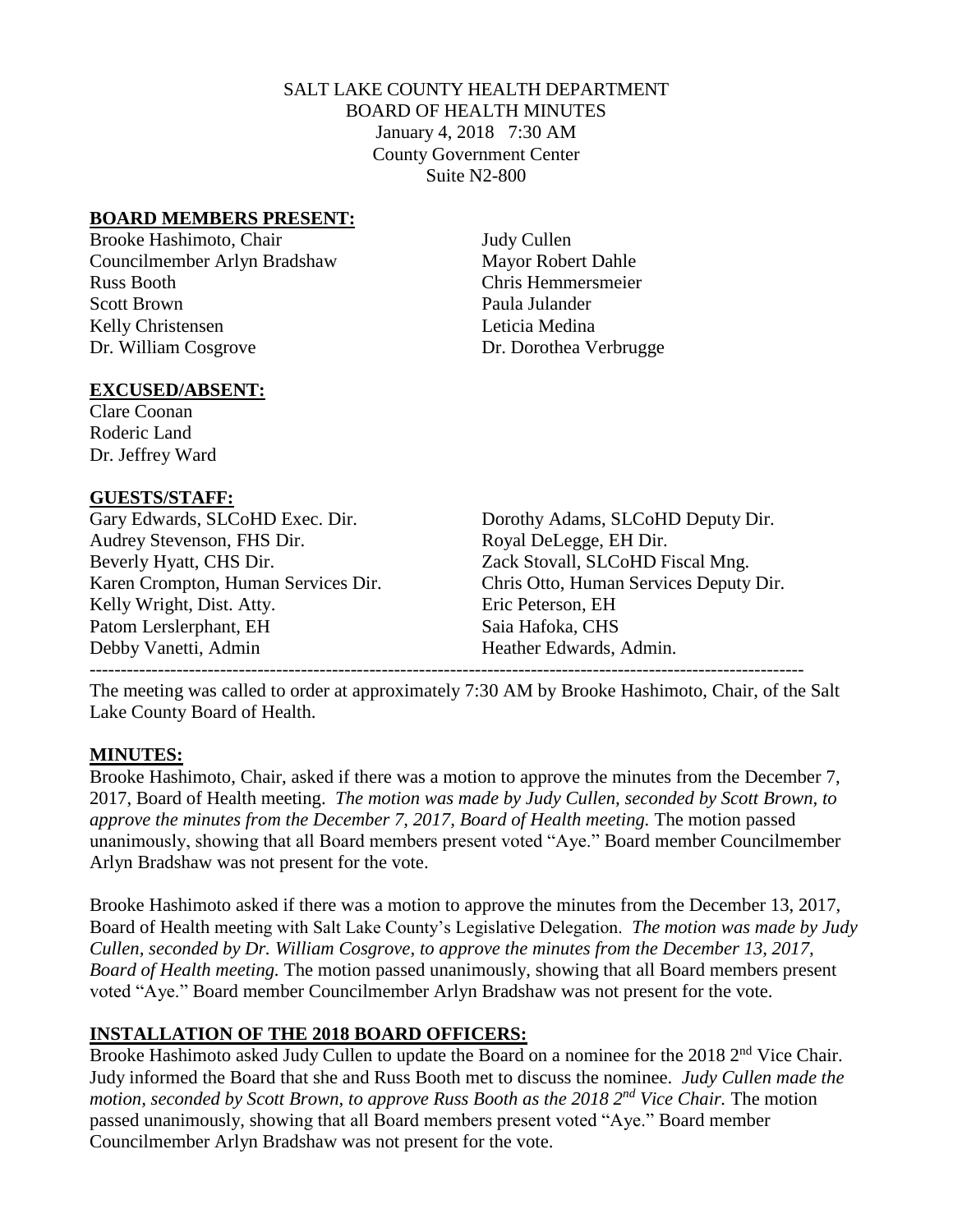Board of Health Minutes January 4, 2018 Page 2

Brooke Hashimoto asked for a motion to approve the 2018 1<sup>st</sup> Vice Chair, Dr. William Cosgrove. *The motion was made by Russ Booth, seconded by Mayor Robert Dahle, to approve Dr. William Cosgrove as the 2018 1 st Vice Chair.* The motion passed unanimously, showing that all Board members present voted "Aye." Board member Councilmember Arlyn Bradshaw was not present for the vote.

Brooke Hashimoto asked for a motion to approve the 2018 Chair, Clare Coonan. *The motion was made by Scott Brown, seconded by Leticia Medina, to approve Clare Coonan as the 2018 Chair.* The motion passed unanimously, showing that all Board members present voted "Aye." Board member Councilmember Arlyn Bradshaw was not present for the vote.

# **CHAIR'S REPORT:**

#### *Excused Board Members*

Brooke informed the Board that Clare Coonan, Roderic Land, and Dr. Jeffrey Ward asked to be excused from the meeting today.

#### *Legislative Breakfast Meeting*

The special Board meeting with Legislators was held on December 13, 2017, and five legislators were present.

# **DIRECTOR***'***S REPORT:**

#### *Hepatitis A Outbreak*

Gary informed the Board that the department is still involved with the hepatitis A outbreak with 88 cases since May 2017. The department has given 5,900 vaccinations. Education efforts with food establishments continues, as well as offsite clinics in administer vaccinations in areas where at-risk populations are found.

# *Influenza Season*

Gary stated that the CDC is reporting high number of influenza cases across the U.S., expecting high number of flu cases in Utah. Salt Lake County is seeing moderate flu activity with most being the H3 strain of flu, mostly impacting the 65 and older population. The numbers reported for flu are hospitalized cases and the numbers will likely continue to increase through February.

# **LEGISLATIVE UPDATE:**

# *Bill Request Titles*

Gary distributed and reviewed a list of legislative bills/titles of interest to the department for the 2018 session. Bills included:

- HB 12, *Family Planning Services Amendments* (Rep. Ward)
- HB 81, *Safety Belt Violations Amendments* (Rep. McKell)
- HB 88, *Electronic Cigarette and Other Nicotine Product Amendments* (Rep. Ray)
- HB101, *Air Quality Emissions Testing Amendments* (Rep. Arent)
- HB145, *Pedestrian Safety Amendments* (Rep. Eliason)
- HCR 1, *Concurrent Resolution on Global Warning and Climate Change* (Rep. Ward)
- SB 15, *Environmental Health Scientist Act Amendments* (Sen. Christensen)
- SB28, *Local Government and Limited Purpose Entity Registry* (Sen. Henderson)
- SB 29, *County Listing of Local Government and Limited Purpose Entities* (Sen. Henderson)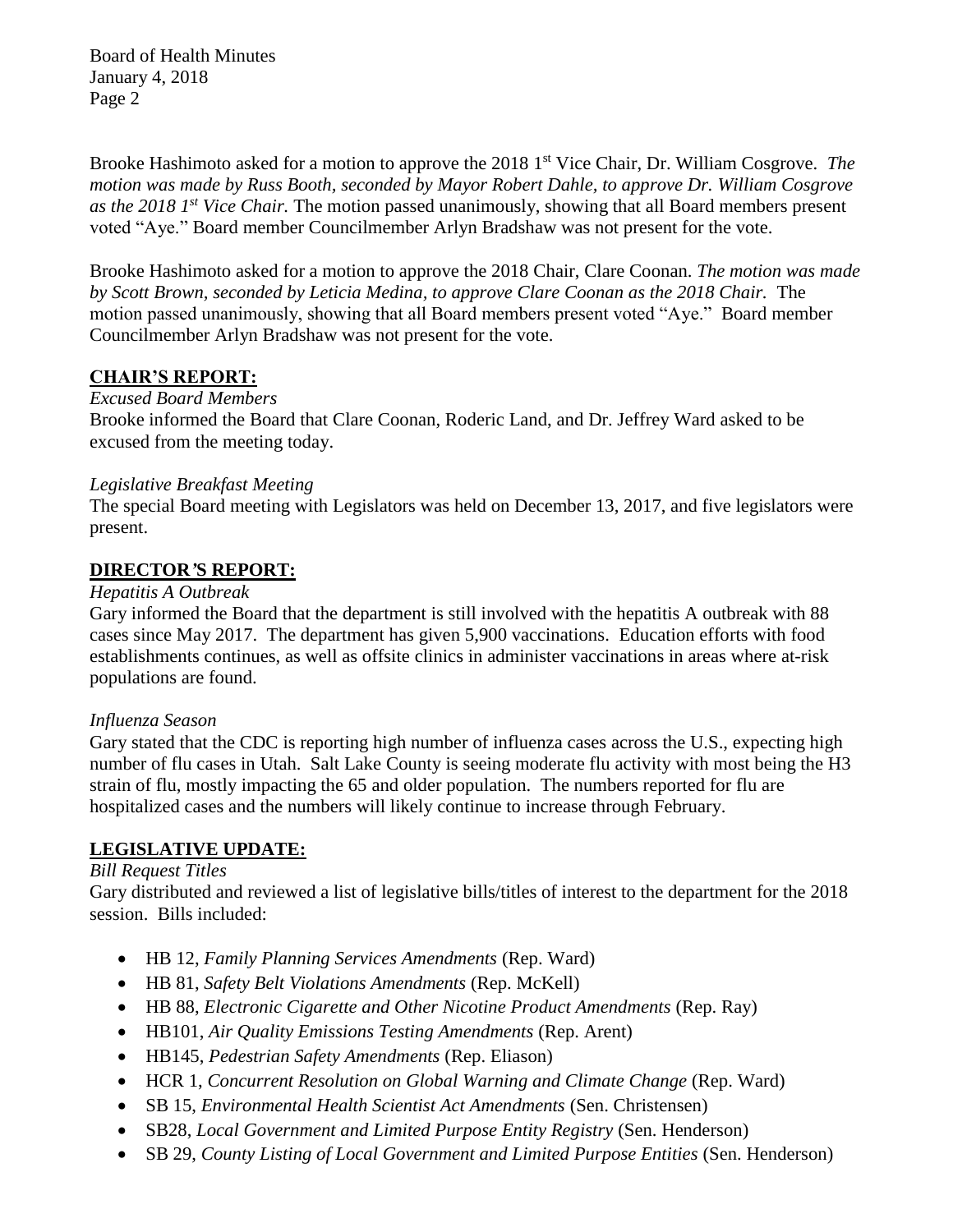Board of Health Minutes January 4, 2018 Page 3

- SB47, *Medicaid Expansion Amendments* (Sen. Davis)
- SB48, *Medicaid Waiting Period Amendments* (Sen. Christensen)
- Beekeeping Amendments (Rep. Roberts)
- Raw Milk Amendments (Rep. Roberts)
- Home Consumption and Homemade Food Act (Rep. Roberts)
- Nonattainment Area Pollution Reduction Amendments (Rep. Eliason)
- Smoke and Tobacco Free Capitol Hill (Rep. Cutler)
- Emissions Testing Amendments (Rep. Arent)
- Disposal of Pharmaceuticals (Sen. Mayne)
- Higher Education Immunization Policies (Rep. Adams)
- Massage Therapy Practice Act Amendments (Rep. Roberts)
- Food Truck Regulation Amendments (Sen. Henderson)

For more detailed information, please see a hardcopy of the handouts included in the Board of Health meeting folder.

# **MINIMUM PERFORMANCE STANDARDS:**

Gary Edwards, Executive Director, stated it is time for the Board to review the attestation checklist, included in the meeting packet, to determine if the department meets the minimum performance standards as determined by the Utah Department of Health. Gary reviewed the checklist and Brooke Hashimoto asked the Board for a motion to attest that the department meets the minimum performance standards. *The motion was made by Councilmember Arlyn Bradshaw, seconded by Russ Booth, to attest that the department meets the minimum performance standards.* 

For more detailed information, please see the hardcopy of the minimum performance standards attestation checklist included in the Board of Health meeting folder.

# **CONFLICT OF INTEREST TRAINING:**

Kelly Wright, Deputy District Attorney, conducted Conflict of Interest Training through a PowerPoint presentation. Slides included:

- Conflicts of Interest
- Divided Loyalty
- A Call for Personal Integrity
- Ethics
- Conflicts and Ethics
- Disclosure Statement
- What Constitutes a Conflict?
- To Recuse or Not Recuse
- Further Disclosures
- Hypothetical
- Are there any Actions that you are Prohibited From?
- Potential Penalties

For more detailed information, please see the hardcopy of the presentation included in the Board of Health meeting file folder.